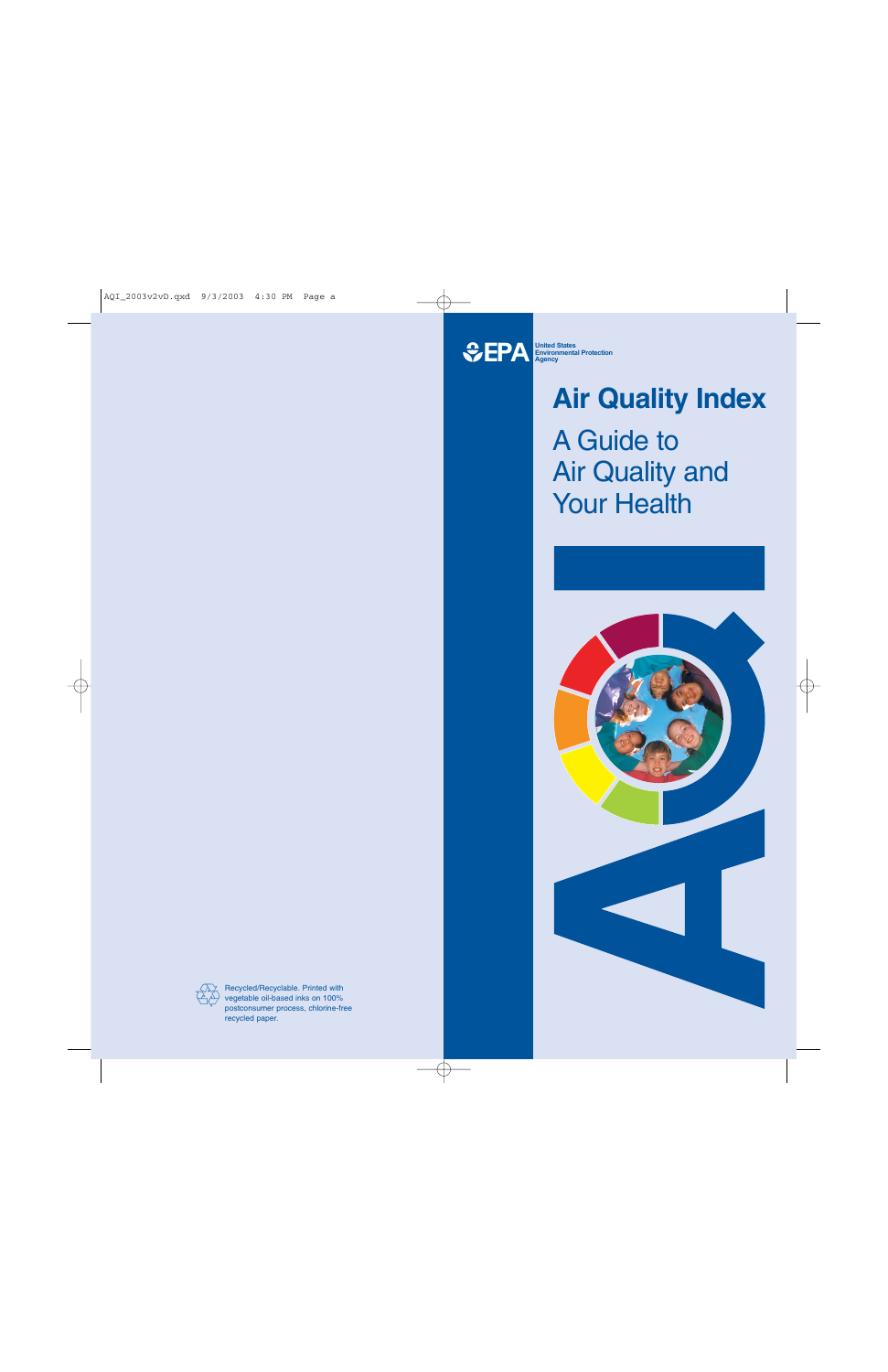*"Local air quality is unhealthy today."* 

# *"It's a code red air quality day for ozone."*

Increasingly, radio, TV, and newspapers are providing information like this to local communities. But what does it mean to you ...if you are planning outdoor activities that day? ...if you have children who play outdoors? ...if you are an older adult? ...if you have asthma? This booklet can help you understand what you can do to protect yourself from air pollution.

*"Today's Air Quality Index is 105, which is unhealthy for sensitive groups."* 

# Air Quality Index

# A Guide to Air Quality and Your Health

Local air quality affects how you live and breathe. Like the weather, it can change from day to day or even hour to hour. The U.S. Environmental Protection Agency (EPA) and others are working to make information about outdoor air quality as easy to understand as the weather forecast. A key tool in this effort is the Air Quality Index, or AQI. EPA and local officials use the AQI to provide you with simple information on local air quality, the health concerns for different levels of air pollution, and how you can protect your health when pollutants reach unhealthy levels.

# What is the AQI?

The AQI is an index for reporting daily air quality. It tells you how clean or polluted your air is, and what associated health effects might be a concern for you. The AQI focuses on health effects you may experience within a few hours or days after breathing polluted air. EPA calculates the AQI for five major air pollutants regulated by the Clean Air Act: groundlevel ozone, particle pollution Air quality directly affects (also known as particulate our quality of life. matter), carbon monoxide,



sulfur dioxide, and nitrogen dioxide. For each of these pollutants, EPA has established national air quality standards to protect public health.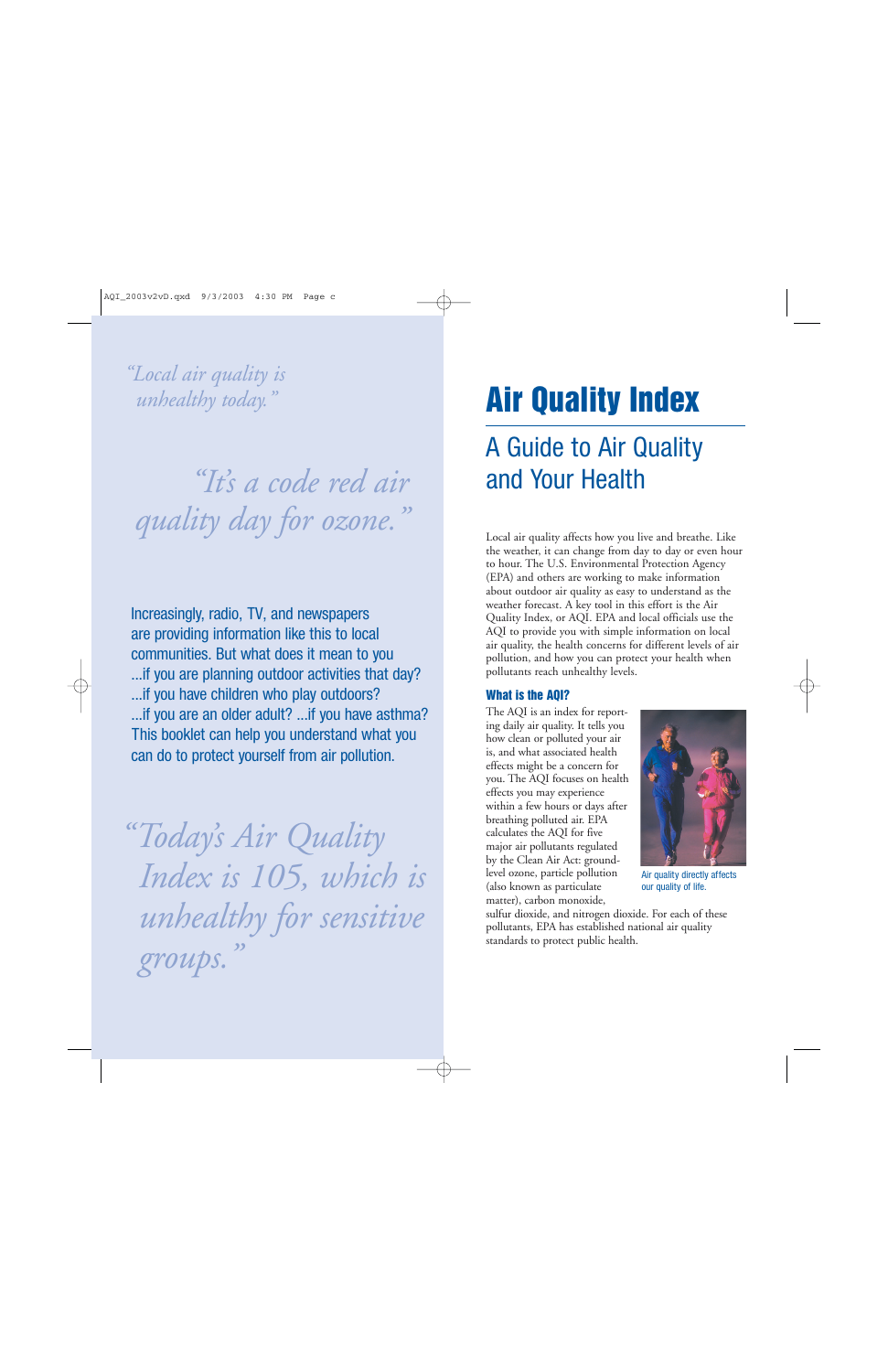

## How does the AQI work?

Think of the AQI as a yardstick that runs from 0 to 500. The higher the AQI value, the greater the level of air pollution and the greater the health concern. For example, an AQI value of 50 represents good air quality with little potential to affect public health, while an AQI value over 300 represents hazardous air quality.

An AQI value of 100 generally corresponds to the national air quality standard for the pollutant, which is the level EPA has set to protect public health. AQI values below 100 are generally thought of as satisfactory. When AQI values are above 100, air quality is considered to be unhealthy—at first for certain sensitive groups of people, then for everyone as AQI values get higher.

## Understanding the AQI

The purpose of the AQI is to help you understand what local air quality means to your health. To make it easier to understand, the AQI is divided into six categories:

| <b>Air Quality Index</b><br>(AQI) Values        | <b>Levels of Health Concern</b>       | <b>Colors</b>                   |
|-------------------------------------------------|---------------------------------------|---------------------------------|
| <b>When the AQI</b><br><i>is in this range:</i> | air quality conditions are:           | as symbolized<br>by this color: |
| 0 to 50                                         | Good                                  | Green                           |
| 51 to 100                                       | <b>Moderate</b>                       | Yellow                          |
| 101 to 150                                      | <b>Unhealthy for Sensitive Groups</b> | Orange                          |
| 151 to 200                                      | <b>Unhealthy</b>                      | Red                             |
| 201 to 300                                      | <b>Very Unhealthy</b>                 | Purple                          |
| 301 to 500                                      | Hazardous                             | <b>Maroon</b>                   |

Each category corresponds to a different level of health concern. The six levels of health concern and what they mean are:

- "Good" The AQI value for your community is between 0 and 50. Air quality is considered satisfactory, and air pollution poses little or no risk.
- "Moderate" The AQI for your community is between 51 and 100. Air quality is acceptable; however, for some pollutants there may be a moderate health

concern for a very small number of people. For example, people who are unusually sensitive to ozone may experience respiratory symptoms.

- "Unhealthy for Sensitive Groups" When AQI values are between 101 and 150, members of sensitive groups may experience health effects. This means they are likely to be affected at lower levels than the general public. For example, people with lung disease are at greater risk from exposure to ozone, while people with either lung disease or heart disease are at greater risk from exposure to particle pollution. The general public is not likely to be affected when the AQI is in this range.
- "Unhealthy" Everyone may begin to experience health effects when AQI values are between 151 and 200. Members of sensitive groups may experience more serious health effects.
- "Very Unhealthy" AQI values between 201 and 300 trigger a health alert, meaning everyone may experience more serious health effects.
- "Hazardous" AQI values over 300 trigger health warnings of emergency conditions. The entire population is more likely to be affected.

#### AQI colors

A specific color is assigned to each AQI category to make it easier for you to understand quickly whether air pollution is reaching unhealthy levels in your community. For example, the color orange means that conditions are "unhealthy for sensitive groups," while red means that conditions may be "unhealthy for everyone," and so on.

# How is a community's AQI calculated?

Air quality is measured by monitors that record the concentrations of the major pollutants each day at more than a thousand locations across the country. These raw measurements are then converted into AQI values using standard formulas developed by EPA. An AQI value is calculated for each pollutant in an area (ground-level ozone, particle pollution, carbon monoxide, sulfur dioxide, and nitrogen dioxide). The highest AQI value for the individual pollutants is the AQI value for that day.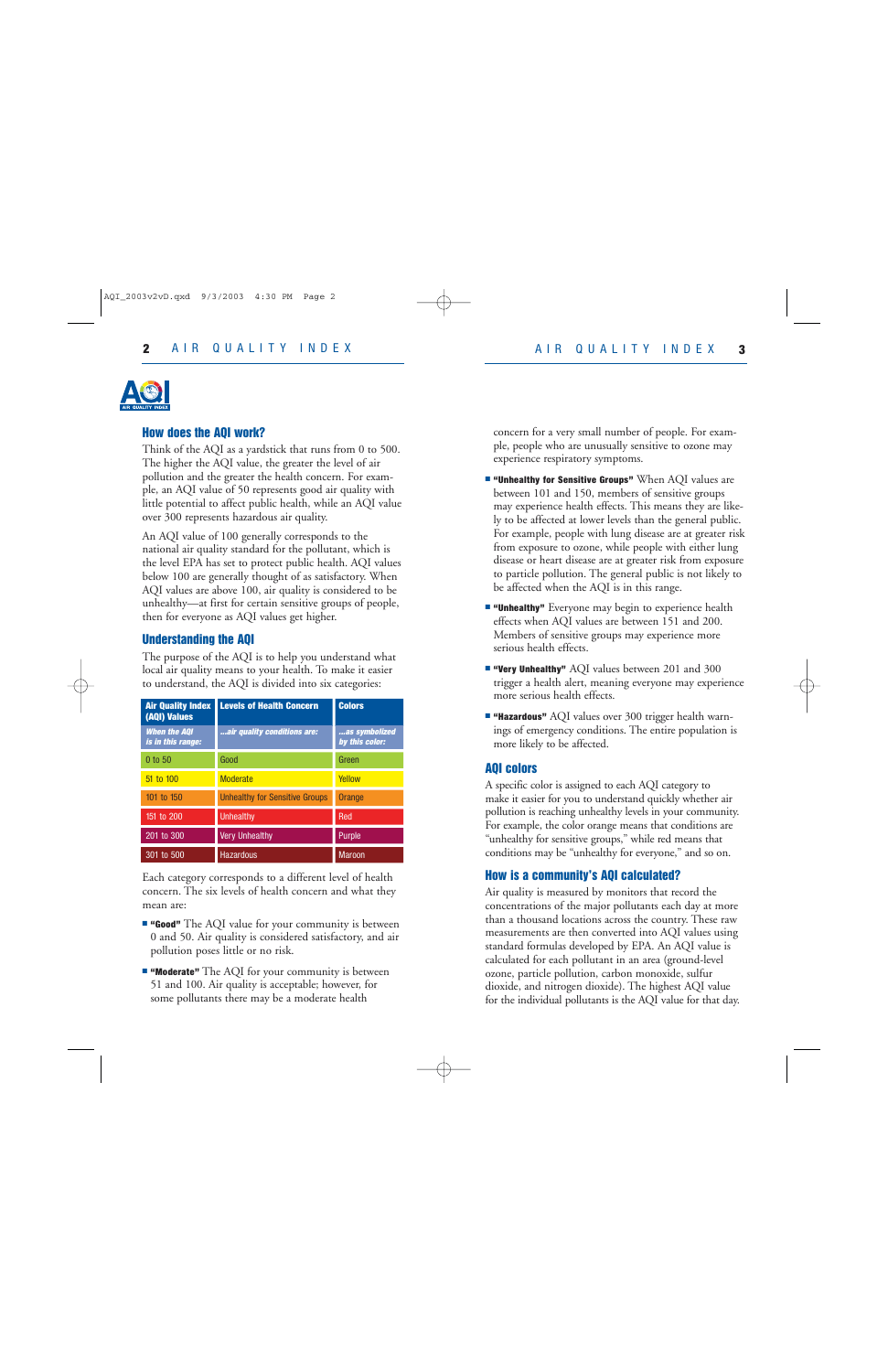

For example, if on July 12 a certain area had AQI values of 90 for ozone and 88 for sulfur dioxide, the AQI value would be 90 for the pollutant ozone on that day.

# When and how is the AQI reported to the public?

In large cities (more than 350,000 people), state and local agencies are required to report the AQI to the public daily. When the AQI is above 100, agencies must also report which groups, such as children or people with asthma or heart disease, may be sensitive to the specific pollutant. If two or more pollutants have AQI values above 100 on a given day, agencies must report all the groups that are sensitive to those pollutants. Many smaller communities also report the AQI as a public health service.



Children active outdoors can be sensitive to some air pollutants.

Many cities also provide forecasts for the next day's AQI. These forecasts help local residents protect their health by alerting them to plan their strenuous activities for a time when air quality is better.

The AQI is a national index, so the values and colors used to show local air quality and the levels of health concern will be the same everywhere you go in the United States. Look for the AQI to be reported in your local newspaper, on television and radio, on the Internet, and on many state and local telephone hotlines.

#### ■ AQI in the Newspaper

Newspapers in many U.S. cities, and some national newspapers, carry AQI reports each day. Here is one example:



#### ■ AQI in Television and Radio Weather Reports

Many local television or radio weathercasters use the AQI to provide air quality information in your area. Here's the type of report you might hear:

*Tomorrow will be a code red air quality day for Center City. The cold winter air, morning traffic, and wood smoke are expected to cause particle pollution to rise to unhealthy levels. People with heart or lung disease, older adults, and children should avoid strenuous activities.* 

#### ■ A01 on the Internet

EPA's AIRNow web site **(www.epa.gov/airnow)**  contains general information about air pollution plus real-time and forecast air quality data. It also contains facts about the health and environmental effects of air pollution, steps you can take to protect your health and to reduce pollution, and links to state and local air pollution agency web sites.

#### What are typical AQI values in most communities?

In many U.S. communities, AQI values are usually below 100, with values greater than 100 occurring just several times a year. Typically, larger cities have more severe air pollution problems, and the AQI in these areas may exceed 100 more often than in smaller cities. AQI values higher than 200 are infrequent, and AQI values above 300 are extremely rare.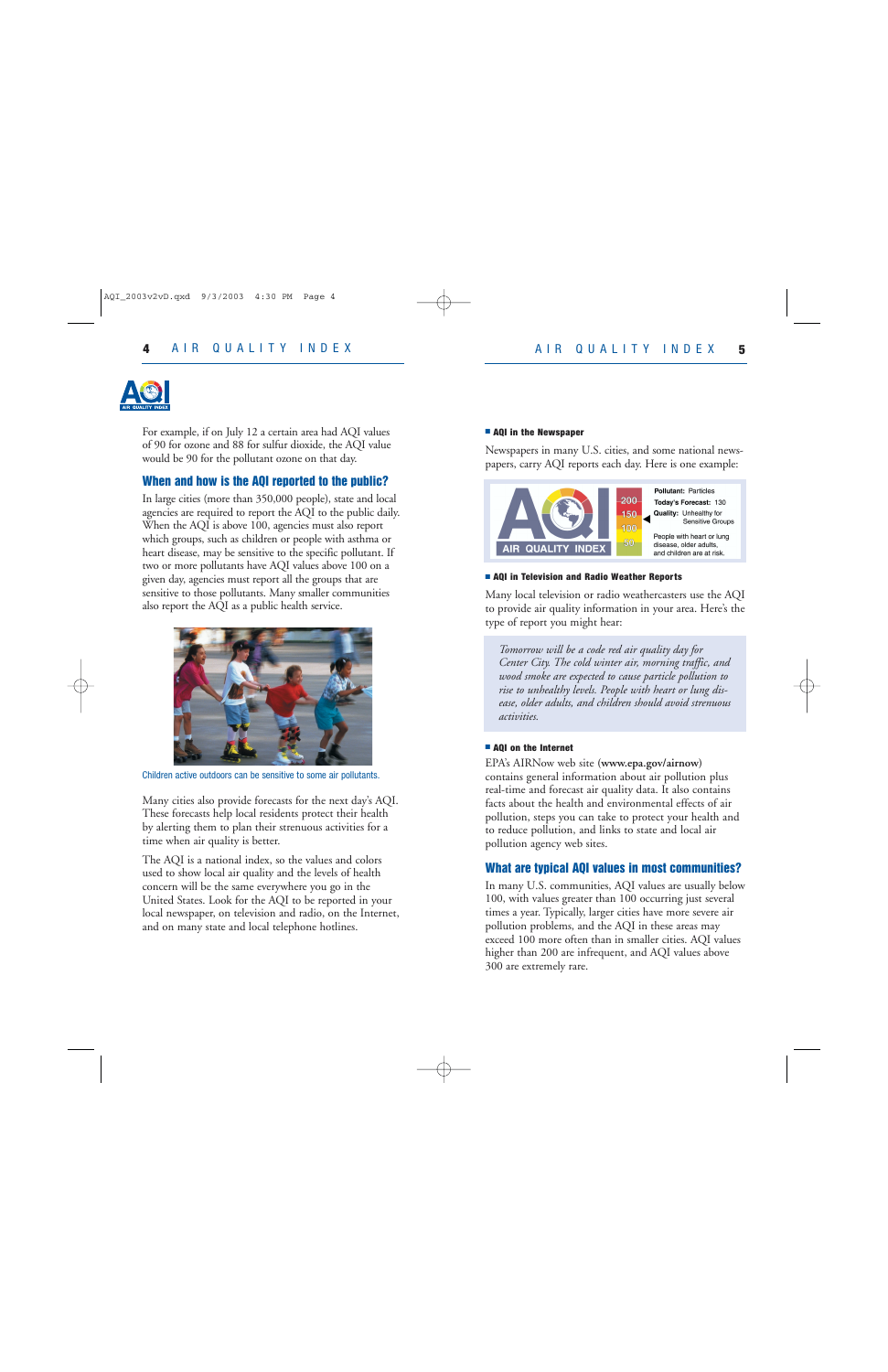

AQI values can vary from one season to another. In winter, for example, carbon monoxide may be high in some areas because the cold weather makes it difficult for car emission control systems to operate effectively. In summer, ozone may be a significant air pollutant because it forms in the presence of heat and sunlight. Particle pollution can be elevated at any time of the year.

AQI values also can vary depending on the time of day. For example, ozone levels often peak in the afternoon, while carbon monoxide is usually a problem during morning or evening rush hours. Particle pollution can be high at any time of day.

# How can I avoid being exposed to harmful air pollutants?

The following AQI charts tell you how to protect your health from air pollution. Each chart contains cautionary language to help you when air quality levels are unhealthy. In general, you can reduce your risk by "reducing prolonged or heavy exertion." Prolonged exertion is an activity that occurs over several hours and makes you breathe slightly harder than normal. Reducing prolonged exertion could mean reducing the time you spend on this type of activity. You can also reduce your risk by cutting back on heavy exertion—more intense activities that cause you to breathe hard. This might mean walking instead of jogging, or jogging for half your usual time. Your breathing rate is a guide to how hard you are exerting yourself. If you experience any unusual coughing, chest discomfort, wheezing, or breathing difficulty, you should reduce your activity level.

Charts are provided for four pollutants: ozone, particle pollution, carbon monoxide, and sulfur dioxide. Another common pollutant, nitrogen dioxide, can cause respiratory symptoms such as coughing, wheezing, and shortness of breath in children and adults who have respiratory diseases, such as asthma. The AQI for nitrogen dioxide is not included in this booklet because nitrogen dioxide levels across the country have been below the national air quality standard for the past several years. Nitrogen dioxide levels are usually so low that they pose little direct threat to human health. Nitrogen dioxide, however, is a concern because it plays a significant role in the formation of ozone, particle pollution, haze, and acid rain.

# Air Quality Index (AQI): Ozone

| <b>Index</b><br><b>Values</b> | <b>Levels</b><br>of Health<br><b>Concern</b>       | <b>Cautionary Statements</b>                                                                                                                                                                                                           |  |
|-------------------------------|----------------------------------------------------|----------------------------------------------------------------------------------------------------------------------------------------------------------------------------------------------------------------------------------------|--|
| $0 - 50$                      | Good                                               | <b>None</b>                                                                                                                                                                                                                            |  |
| $51 - 100*$                   | <b>Moderate</b>                                    | Unusually sensitive people should<br>consider reducing prolonged or heavy<br>exertion outdoors.                                                                                                                                        |  |
| $101 - 150$                   | <b>Unhealthy</b><br>for Sensitive<br><b>Groups</b> | Active children and adults, and<br>people with lung disease, such as<br>asthma, should reduce prolonged or<br>heavy exertion outdoors.                                                                                                 |  |
| $151 - 200$                   | <b>Unhealthy</b>                                   | Active children and adults, and<br>people with lung disease, such as<br>asthma, should avoid prolonged or<br>heavy exertion outdoors. Everyone<br>else, especially children, should<br>reduce prolonged or heavy exertion<br>outdoors. |  |
| $201 - 300$                   | <b>Very Unhealthy</b>                              | Active children and adults, and<br>people with lung disease, such as<br>asthma, should avoid all outdoor<br>exertion. Everyone else, especially<br>children, should avoid prolonged or<br>heavy exertion outdoors.                     |  |
| $301 - 500$                   | <b>Hazardous</b>                                   | Everyone should avoid all<br>physical activity outdoors.                                                                                                                                                                               |  |

\*An AQI of 100 for ozone corresponds to an ozone level of 0.08 parts per million (averaged over 8 hours).

# What is ozone?

Ozone is a gas composed of three atoms of oxygen. Ozone occurs both in the Earth's upper atmosphere and at ground level. Ozone can be good or bad, depending on where it is found:

■ Good Ozone. Ozone occurs naturally in the Earth's upper atmosphere—6 to 30 miles above the Earth's surface where it forms a protective layer that shields us from the sun's harmful ultraviolet rays. This beneficial ozone is gradually being destroyed by manmade chemicals.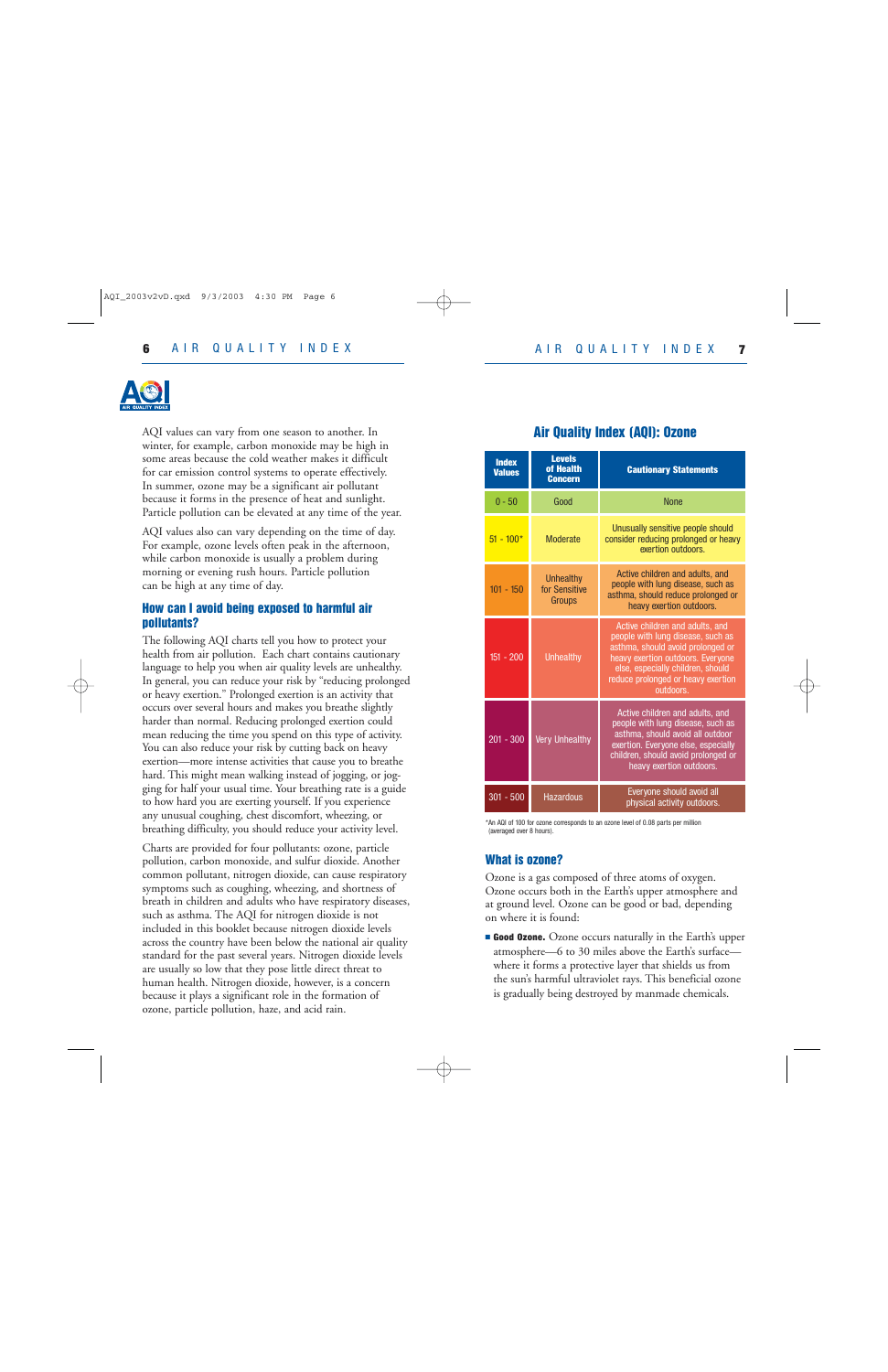

An area where the protective "ozone layer" has been significantly depleted—for example, over the North or South pole—is sometimes called "the ozone hole."

■ Bad Ozone. In the Earth's lower atmosphere, near ground level, ozone is formed when pollutants emitted by cars, power plants, industrial boilers, refineries, chemical plants, and other sources react chemically in the presence of sunlight. Ozone at ground level is a harmful air pollutant.



The risk of exposure to unhealthy levels of ground-level ozone is greatest during summer months.

# What are the health effects and who is most at risk?

Roughly one out of every three people in the United States is at a higher risk of experiencing problems from ground-level ozone.

- One group at high risk is active children because they often spend a large part of the summer playing outdoors.
- People of all ages who are active outdoors are at increased risk because, during physical activity, ozone penetrates deeper into the parts of the lungs that are more vulnerable to injury.
- People with respiratory diseases, including asthma, that make their lungs more vulnerable to ozone may experience health effects earlier and at lower ozone levels than other people.
- Though scientists don't yet know why, some healthy people are unusually sensitive to ozone. They may experience health effects at more moderate levels of outdoor exertion or at lower ozone levels than the average person.
- Ozone can irritate the respiratory system, causing coughing, throat irritation, and/or an uncomfortable sensation in the chest.
- Ozone can reduce lung function and make it more difficult to breathe deeply and vigorously. Breathing may become more rapid and shallow than normal. This may limit a person's ability to engage in vigorous activities.
- Ozone can aggravate asthma. When ozone levels are high, more people with asthma have attacks that require a doctor's attention or use of medication. One reason this happens is that ozone makes people more sensitive to allergens such as pets, pollen, and dust mites, which are common triggers of asthma attacks.
- Ozone can increase susceptibility to respiratory infections.
- Ozone can inflame and damage the lining of the lungs. Within a few days, the damaged cells are shed and replaced—much like the skin peels after a sunburn. Studies suggest that if this type of inflammation happens repeatedly over a long time period (months, years, a lifetime), lung tissue may become permanently scarred, resulting in permanent loss of lung function and a lower quality of life.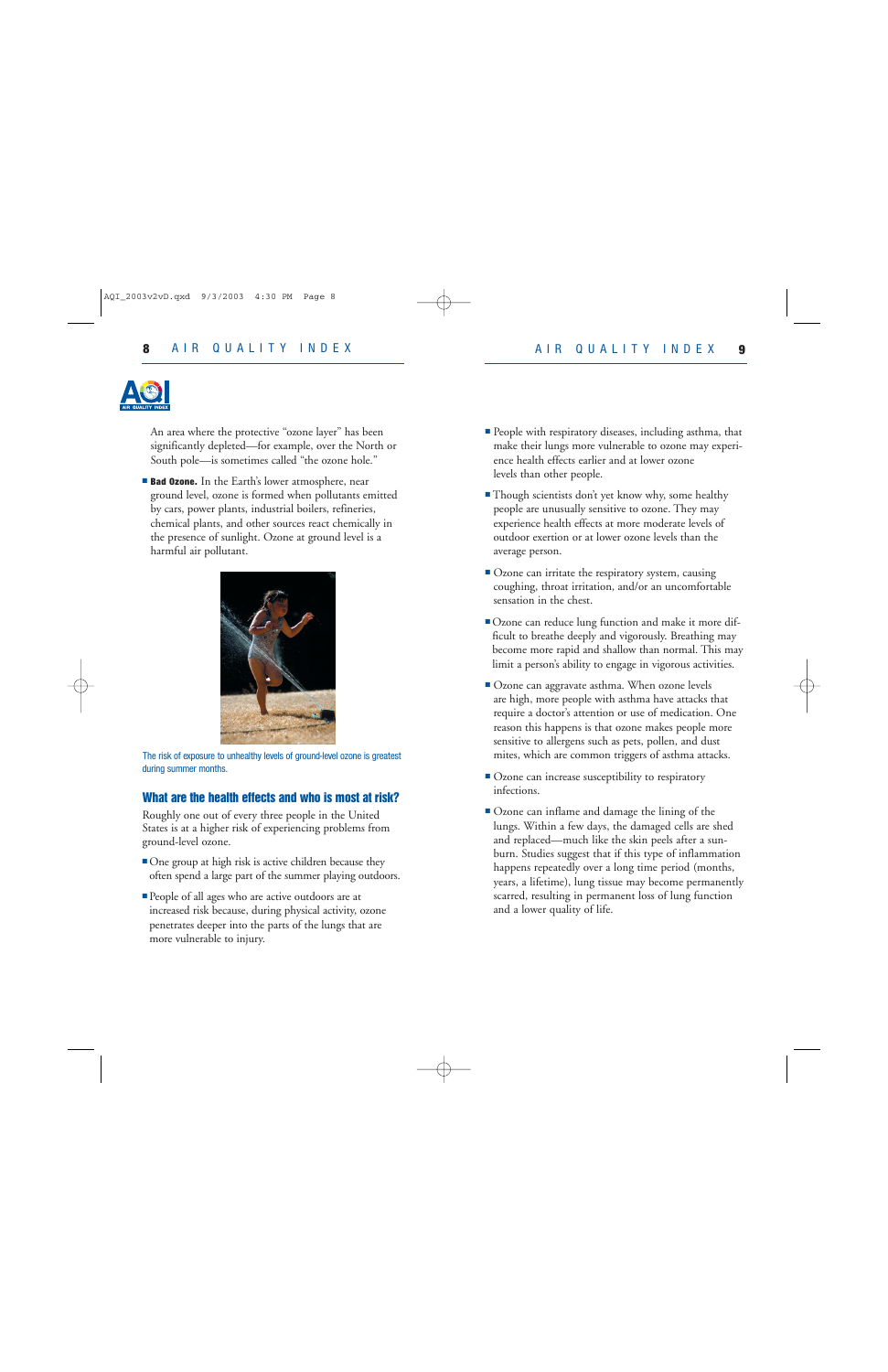

# Air Quality Index (AQI): Particle Pollution

| <b>Index</b><br><b>Values</b> | <b>Levels</b><br>of Health<br><b>Concern</b> | <b>Cautionary Statements</b>                                                                                                                                                             |  |
|-------------------------------|----------------------------------------------|------------------------------------------------------------------------------------------------------------------------------------------------------------------------------------------|--|
| $0 - 50$                      | Good                                         | <b>None</b>                                                                                                                                                                              |  |
| $51 - 100*$                   | <b>Moderate</b>                              | Unusually sensitive people<br>should consider reducing<br>prolonged or heavy exertion.                                                                                                   |  |
| $101 - 150$                   | <b>Unhealthy</b><br>for Sensitive<br>Groups  | People with heart or lung disease,<br>older adults, and children should<br>reduce prolonged or heavy exertion.                                                                           |  |
| $151 - 200$                   | <b>Unhealthy</b>                             | People with heart or lung disease,<br>older adults, and children should<br>avoid prolonged or heavy exertion.<br>Everyone else should reduce<br>prolonged or heavy exertion.             |  |
| $201 - 300$                   | <b>Very Unhealthy</b>                        | People with heart or lung disease,<br>older adults, and children should<br>avoid all physical activity outdoors.<br>Everyone else should avoid<br>prolonged or heavy exertion.           |  |
| $301 - 500$                   | <b>Hazardous</b>                             | People with heart or lung disease,<br>older adults, and children should<br>remain indoors and keep activity<br>levels low. Everyone else should<br>avoid all physical activity outdoors. |  |

\*An AQI of 100 for particles up to 2.5 micrometers in diameter corresponds to a level of 40 micrograms per cubic meter (averaged over 24 hours). An AQI of 100 for particles up to 10 micrometers in diameter corresponds to a level of 150 micrograms per cubic meter (averaged over 24 hours).

# What is particle pollution?

Particle pollution (also known as "particulate matter") in the air includes a mixture of solids and liquid droplets. Some particles are emitted directly; others are formed in the atmosphere when other pollutants react. Particles come in a wide range of sizes. Those less than 10 micrometers in diameter are so small that they can get into the lungs, potentially causing serious health problems. Ten micrometers is smaller than the width of a single human hair.

- Fine particles. Particles less than 2.5 micrometers in diameter are called "fine" particles. These particles are so small they can be detected only with an electron microscope. Sources of fine particles include all types of combustion, including motor vehicles, power plants, residential wood burning, forest fires, agricultural burning, and some industrial processes.
- Coarse dust particles. Particles between 2.5 and 10 micrometers in diameter are referred to as "coarse." Sources of coarse particles include crushing or grinding operations, and dust stirred up by vehicles traveling on roads.

## What are the health effects and who is most at risk?

Particles smaller than 10 micrometers in diameter can cause or aggravate a number of health problems and have been linked with illnesses and deaths from heart or lung diseases. These effects have been associated with both short-term exposures (usually over a 24-hour period, but possibly as short as one hour) and long-term exposures (years).

- Sensitive groups for particle pollution include people with heart or lung disease, older adults (who may have undiagnosed heart or lung disease), and children.
- People with heart or lung diseases—such as congestive heart failure, coronary artery disease, asthma, or chronic obstructive pulmonary disease—and older adults are more likely to visit emergency rooms, be admitted to hospitals, or in some cases, even die. When exposed to particle pollution, people with heart disease may experience chest pain, palpitations, shortness of breath, and fatigue. Particle pollution has also been associated with cardiac arrhythmias and heart attacks.
- When exposed to particles, people with existing lung disease may not be able to breathe as deeply or vigorously as they normally would. They may experience symptoms such as coughing and shortness of breath. Healthy people also may experience these effects, although they are unlikely to experience more serious effects.
- Particle pollution also can increase susceptibility to respiratory infections and can aggravate existing respiratory diseases, such as asthma and chronic bronchitis, causing more use of medication and more doctor visits.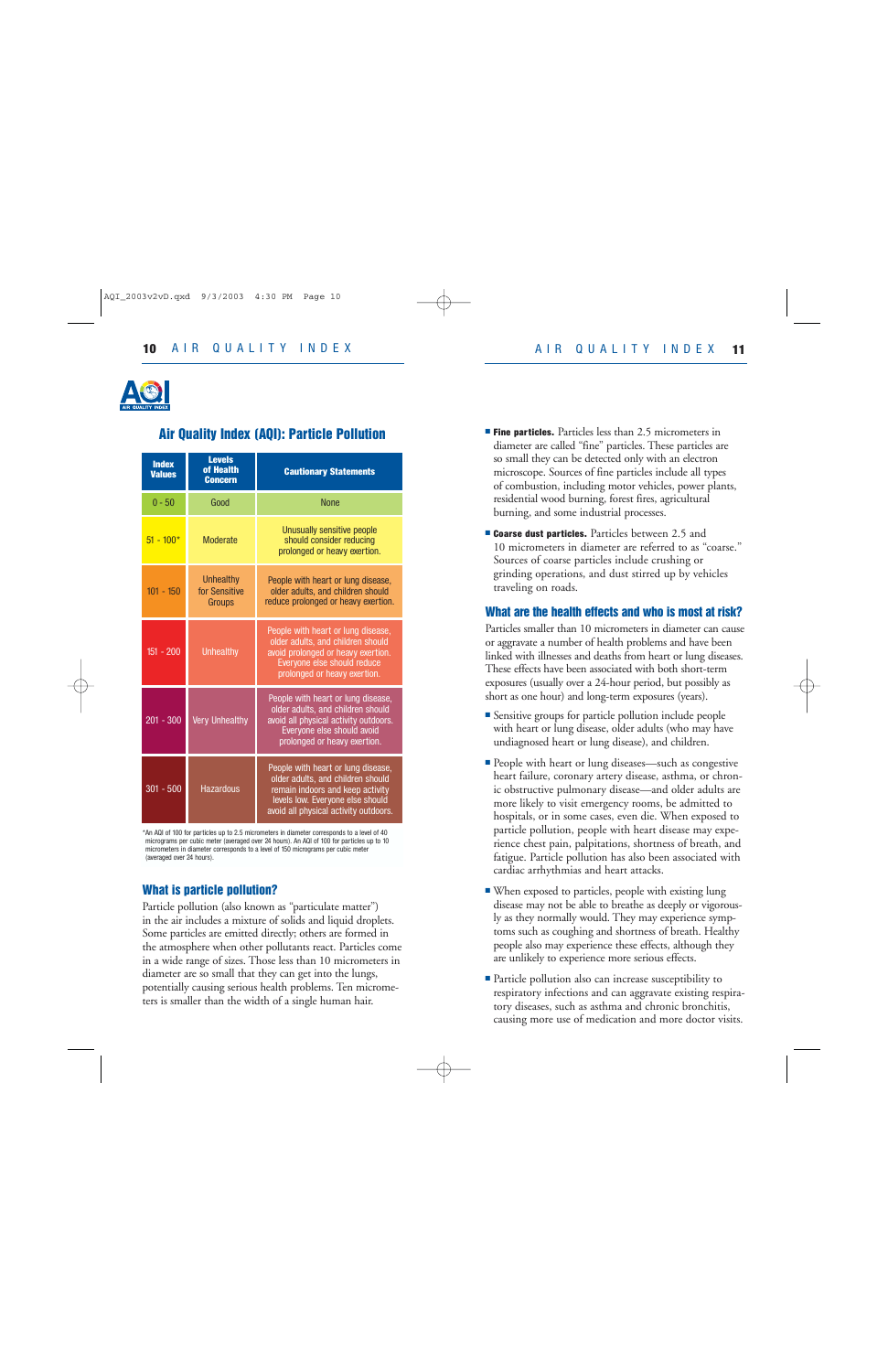

# Air Quality Index (AQI): Carbon Monoxide (CO)

| <b>Index Values</b> | <b>Levels of</b><br><b>Health Concern</b> | <b>Cautionary</b><br><b>Statements</b>                                                                                                                                   |
|---------------------|-------------------------------------------|--------------------------------------------------------------------------------------------------------------------------------------------------------------------------|
| $0 - 50$            | Good                                      | <b>None</b>                                                                                                                                                              |
| $51 - 100*$         | <b>Moderate</b>                           | <b>None</b>                                                                                                                                                              |
| $101 - 150$         | Unhealthy for<br><b>Sensitive Groups</b>  | People with heart<br>disease, such as<br>angina, should reduce<br>heavy exertion and<br>avoid sources of CO.<br>such as heavy traffic.                                   |
| $151 - 200$         | <b>Unhealthy</b>                          | People with heart<br>disease, such as angina,<br>should reduce moderate<br>exertion and avoid<br>sources of CO, such as<br>heavy traffic.                                |
| $201 - 300$         | <b>Very Unhealthy</b>                     | People with heart<br>disease, such as angina,<br>should avoid exertion and<br>sources of CO, such as<br>heavy traffic.                                                   |
| $301 - 500$         | <b>Hazardous</b>                          | People with heart<br>disease, such as angina,<br>should avoid exertion<br>and sources of CO, such<br>as heavy traffic.<br>Everyone else should<br>reduce heavy exertion. |

\* An AQI of 100 for carbon monoxide corresponds to a CO level of 9 parts per million (averaged over 8 hours).

# What is carbon monoxide?

Carbon monoxide (CO) is an odorless, colorless gas. It forms when the carbon in fuels does not completely burn. Vehicle exhaust contributes roughly 60 percent of all carbon monoxide emissions nationwide, and up to 95 percent in cities. Other sources include fuel combustion in industrial processes and natural sources such as wildfires. Carbon monoxide levels typically are highest during cold weather, because cold temperatures make combustion less complete and cause inversions that trap pollutants close to the ground.

# What are the health effects and who is most at risk?

Carbon monoxide enters the bloodstream through the lungs and binds to hemoglobin, the substance in blood that carries oxygen to cells. It actually reduces the amount of oxygen reaching the body's organs and tissues.

- People with cardiovascular disease, such as angina, are most at risk. They may experience chest pain and other cardiovascular symptoms if they are exposed to carbon monoxide, particularly while exercising.
- People with marginal or compromised cardiovascular and respiratory systems (for example, individuals with congestive heart failure, cerebrovascular disease, anemia, chronic obstructive lung disease), and possibly young infants and fetuses, also may be at greater risk from carbon monoxide pollution.
- In healthy individuals, exposure to higher levels of carbon monoxide can affect mental alertness and vision.



Vehicle exhaust contributes roughly 60 percent of all carbon monoxide emissions nationwide.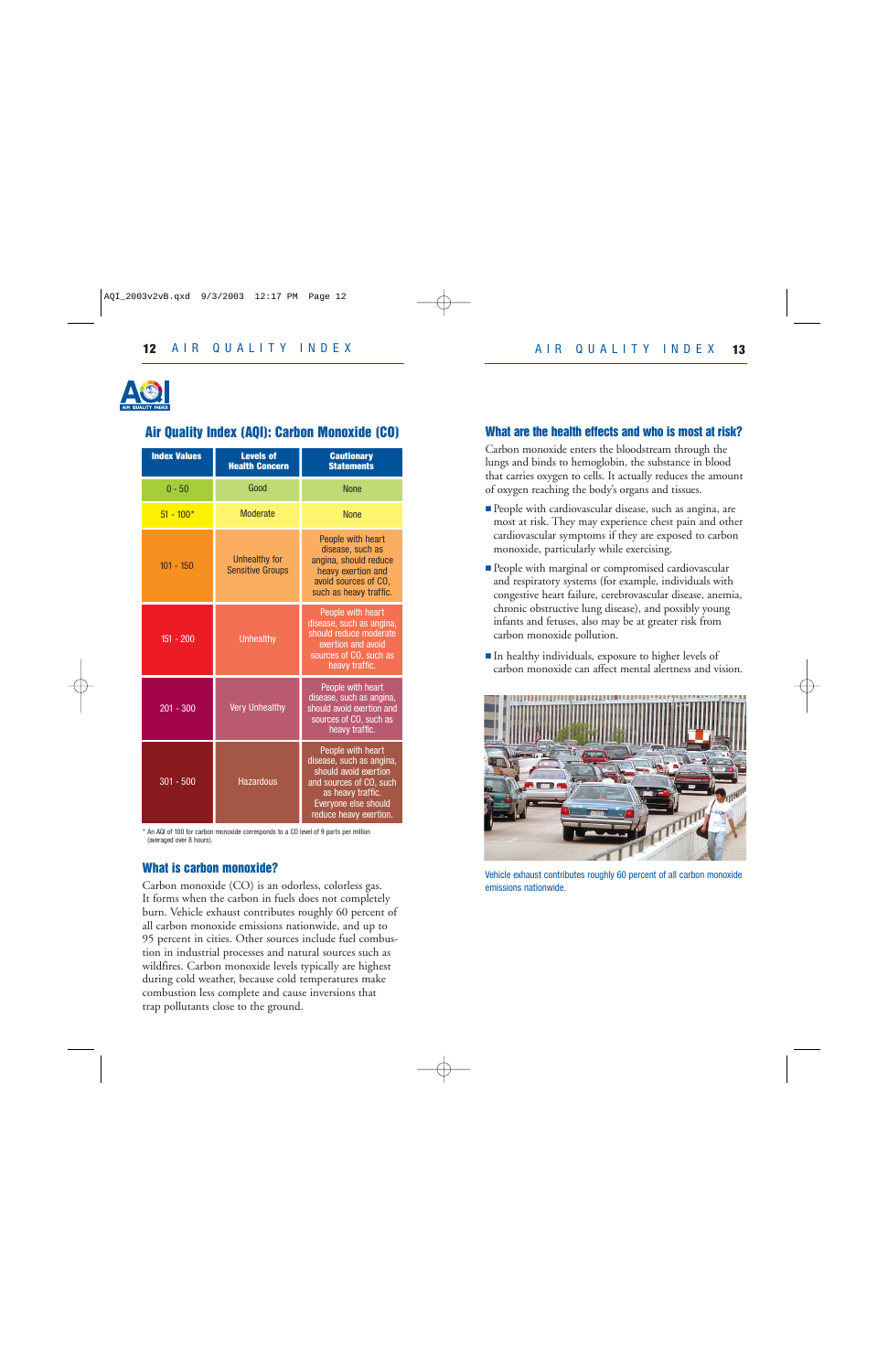

# Air Quality Index (AQI): Sulfur Dioxide (SO<sub>2</sub>)

| <b>Index Values</b> | <b>Levels of</b><br><b>Health Concern</b> | <b>Cautionary</b><br><b>Statements</b>                                                                                                                   |
|---------------------|-------------------------------------------|----------------------------------------------------------------------------------------------------------------------------------------------------------|
| $0 - 50$            | Good                                      | <b>None</b>                                                                                                                                              |
| $51 - 100*$         | <b>Moderate</b>                           | <b>None</b>                                                                                                                                              |
| $101 - 150$         | Unhealthy for<br><b>Sensitive Groups</b>  | People with asthma<br>should consider reducing<br>exertion outdoors.                                                                                     |
| $151 - 200$         | <b>Unhealthy</b>                          | Children, asthmatics, and<br>people with heart or lung<br>disease should reduce<br>exertion outdoors.                                                    |
| $201 - 300$         | <b>Very Unhealthy</b>                     | Children, asthmatics, and<br>people with heart or lung<br>disease should avoid<br>outdoor exertion.<br>Everyone else should<br>reduce exertion outdoors. |
| $301 - 500$         | <b>Hazardous</b>                          | Children, asthmatics,<br>and people with heart or<br>lung disease should<br>remain indoors.<br>Everyone else should<br>avoid exertion outdoors.          |

 $*$  An AQI of 100 for sulfur dioxide corresponds to an SO<sub>2</sub> level of 0.14 parts per million (averaged over 24 hours).

# What is sulfur dioxide?

Sulfur dioxide  $(SO<sub>2</sub>)$ , a colorless, reactive gas, is produced when sulfur-containing fuels such as coal and oil are burned. Major sources include power plants and industrial boilers. Generally, the highest levels of sulfur dioxide are near large industrial complexes.

# What are the health effects and who is most at risk?

Sulfur dioxide is an irritant gas that is removed by the nasal passages. Moderate activity levels that trigger mouth breathing, such as a brisk walk, are needed for sulfur dioxide to cause health effects.

- People with asthma who are physically active outdoors are most likely to experience the health effects of sulfur dioxide. The main effect, even with brief exposure, is a narrowing of the airways (called bronchoconstriction). This may cause wheezing, chest tightness, and shortness of breath. Symptoms increase as sulfur dioxide levels and/or breathing rates increase. When exposure to sulfur dioxide ceases, lung function typically returns to normal within an hour.
- At very high levels, sulfur dioxide may cause wheezing, chest tightness, and shortness of breath even in healthy people who do not have asthma.



Children and adults with asthma who are active outdoors are most vulnerable to the health effects of sulfur dioxide.

■ Long-term exposure to sulfur dioxide can cause respiratory illness, alter the lung's defense mechanisms, and aggravate existing cardiovascular disease. People with cardiovascular disease or chronic lung disease, as well as children and older adults, may be most susceptible to these effects.